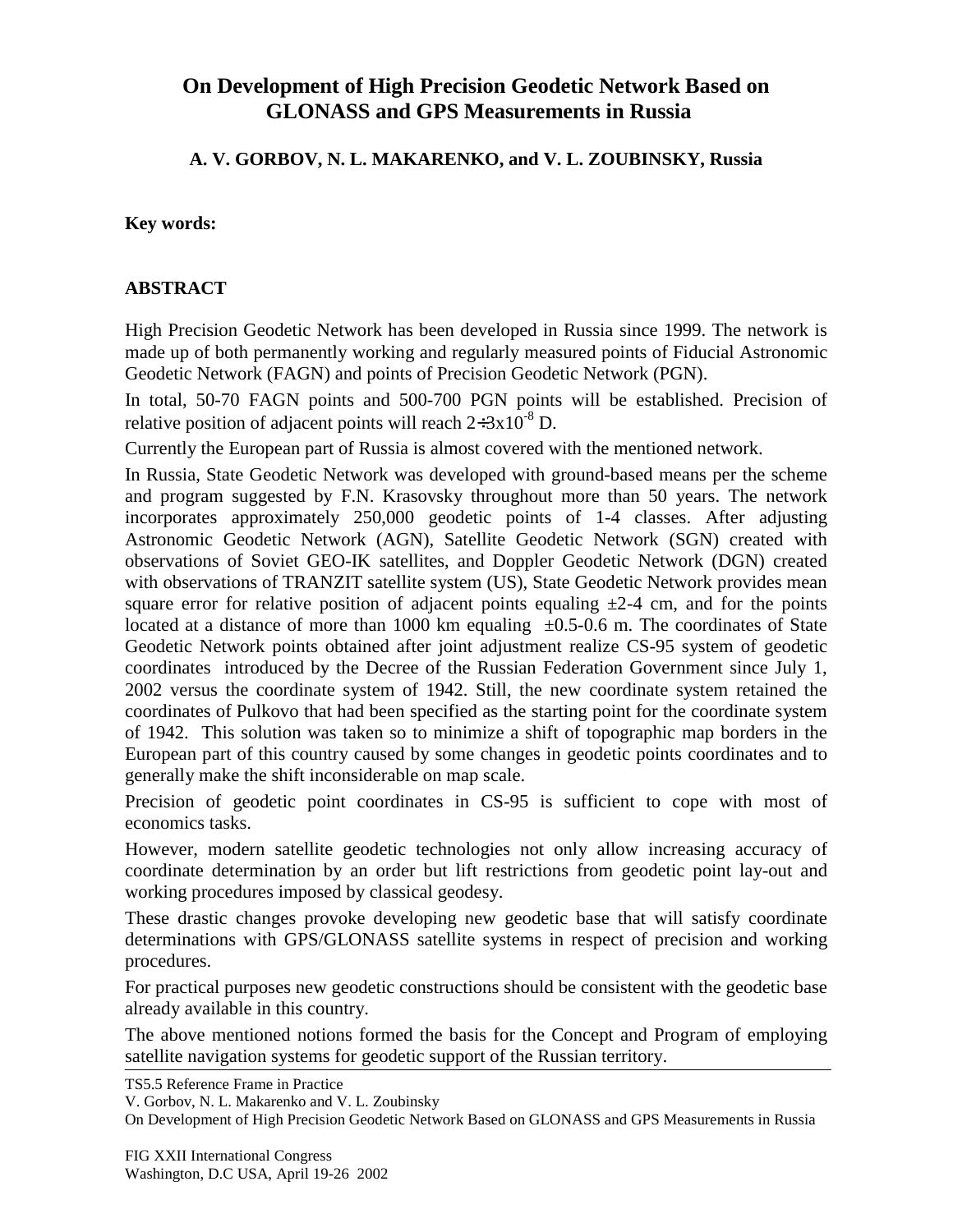These documents provide for developing Fiducial Astronomic Geodetic Network (FAGN) involving 50-70 points, high Precision Geodetic Network (PGN) consisting of 500-700 points, and Satellite Geodetic Network of the 1<sup>st</sup> class.

In 1999 a test fragment of FAGN and PGN incorporating 4 FAGN points and 15 PGN points was built in the center of the European part of the Russian Federation. In 2000 measurements were carried out on 61 PGN and 10 FAGN points including repeated measurements on 9 PGN and 4 FAGN points of the test fragment. Thus, coordinate determinations on 67 PGN and 10 FAGN points were made in the European part of Russia.

In 2001 the measurements were processed, adjusted and their accuracy estimated in the Central Research Institute of Geodesy, Aerial Surveying and Cartography (CNIIGAiK).

Provision of simultaneous, continuous observations on adjacent FAGN points was a mandatory requirement for the observations on PGN fragments. A session of simultaneous observations on all the PGN points for each receiver siting lasted 72 hours. To provide constituency with the available geodetic network and to check stability of each PGN point center position, geodetic connections with 2 AGN points and 2 marks of I-II class leveling were determined. Measurements were carried out at mask by elevation angle of 5 degrees on FAGN points and of 10 degrees on PGN points. The measurement discreteness was 30 sec.

Permanently working points of the International GPS Service for Geodynamics (IGS) with the ITRF 97 coordinates for the epoch of observations in the network fragments were considered as starting points. The observations were processed with scientific professional software package GAMIT.

Formal estimations of coordinate determination accuracy for FAGN points in relation to adjoining IGN points are 1-2 mm for horizontal coordinates and 1-3 mm for geodetic altitude above the reference ellipsoid surface. For PGN point these estimations are in the range between 1 and 11 mm for each of the three spatial coordinates.

Comparison of point coordinate determination results at different 24-hour periods, with observations lasting several days, does not provide real estimation of accuracy either. This is caused by inconsiderable changes in the geometry of traversing the visible celestial sphere by the observed satellites from day to day which lead to the same errors in coordinate determining, e.g., those caused by local specifics.

Comparison of, e.g., 12-hour period observations leads to residual errors in accounting for the ionosphere impact or Earth crust tides.

Comparison of coordinate determinations on the same points in 1999 and 2000 provides the estimation closer to the real one.

As in ITRF coordinate system not only the coordinates of permanently working IGN points are determined but also speed components of these coordinates changes, the coordinates of the same points in the network fragments of 1999 and 2000 determined in relation to IGS points will differ as well.

Coordinates of the points common to FAGN and PGN fragments of 1999 and 2000 were selected for comparison purposes.

For all this, traditional parameters of coordinate transformation into three linear shifts which interpret general shift of the points under comparison in the 1999 fragment in relation to the same points determined in 2000 were found. Values of the obtained shift parameters  $DX = -$ 0.011 m,  $DY = +0.21$  m,  $DZ = +0.018$  m along the appropriate axes X, Y, Z in geocentric

TS5.5 Reference Frame in Practice

V. Gorbov, N. L. Makarenko and V. L. Zoubinsky

On Development of High Precision Geodetic Network Based on GLONASS and GPS Measurements in Russia